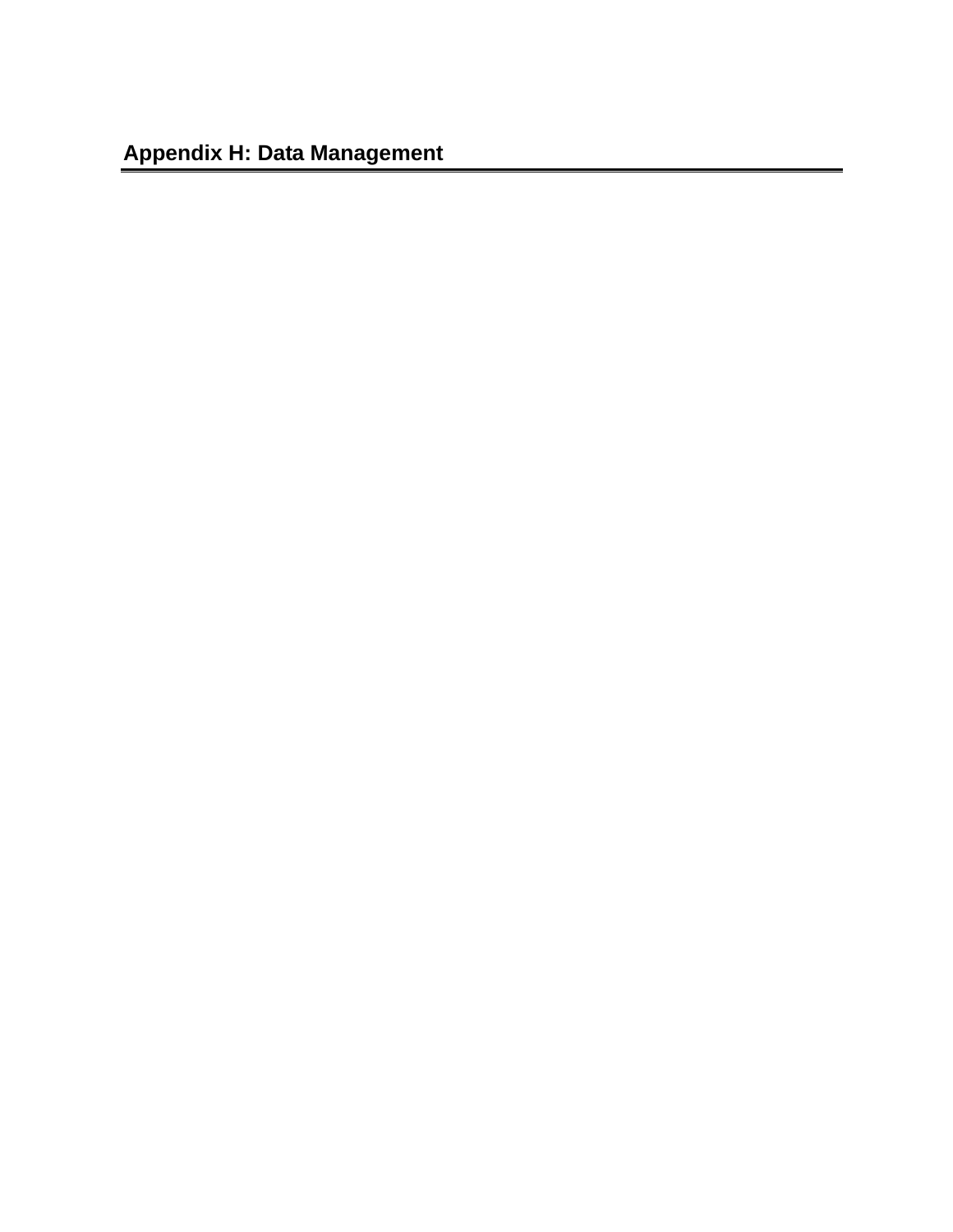# **Data Management**

### **LABORATORY REPLICATES AND FIELD DUPLICATES**

Chemical concentrations obtained from the analysis of laboratory replicates (two or more analyses done on the same sample). Results for replicates were averaged according to the following rules.

Averaging rules were dependent on whether the result was a "detect" or "non-detect." If all concentrations were detects for a given parameter, the values were simply averaged arithmetically. If all concentrations were undetected for a given parameter, the minimum detection limit was reported as the "average." If the concentrations are a mixture of detects and non-detects, only the detected concentrations are averaged and the result is considered a detected concentration. The following table illustrates the three cases with example data.

| <b>CHEMICAL</b>   | <b>CONCENTRATION 1</b> | <b>CONCENTRATION 2</b> | <b>AVERAGE</b><br><b>CONCENTRATION</b> |
|-------------------|------------------------|------------------------|----------------------------------------|
| Lead              | 50                     | 40                     | 45                                     |
| Hexachlorobenzene | 10 U                   | 20 U                   | 10 U                                   |
| Mercury           | 0.50                   | 0.60 U                 | 0.50                                   |

#### **Table D-1. Example calculations**

U represents a non-detect concentration

## **SIGNIFICANT FIGURES AND ROUNDING**

The laboratory typically reports results with 2 or 3 significant figures depending on the instrument. Examples:

#### **Table D-2. Examples of different numbers of significant figures**

| <b>2 SIGNIFICANT FIGURES</b> | <b>3 SIGNIFICANT FIGURES</b> |  |
|------------------------------|------------------------------|--|
| 19                           | 19.1                         |  |
| 120                          | 122                          |  |
| 3,600                        | 3,550                        |  |

When a calculation involves addition, such as totaling PCBs or PAHs, the calculation can only be as precise as the least precise number that went into the calculation. Example (assuming 2 significant figures):

210+19=229, but this would be reported as 230 because the trailing zero in the number 210 is not significant.

When a calculation involves multiplication or division, such as when carbon normalizing, all significant figures are carried through the calculation and then the